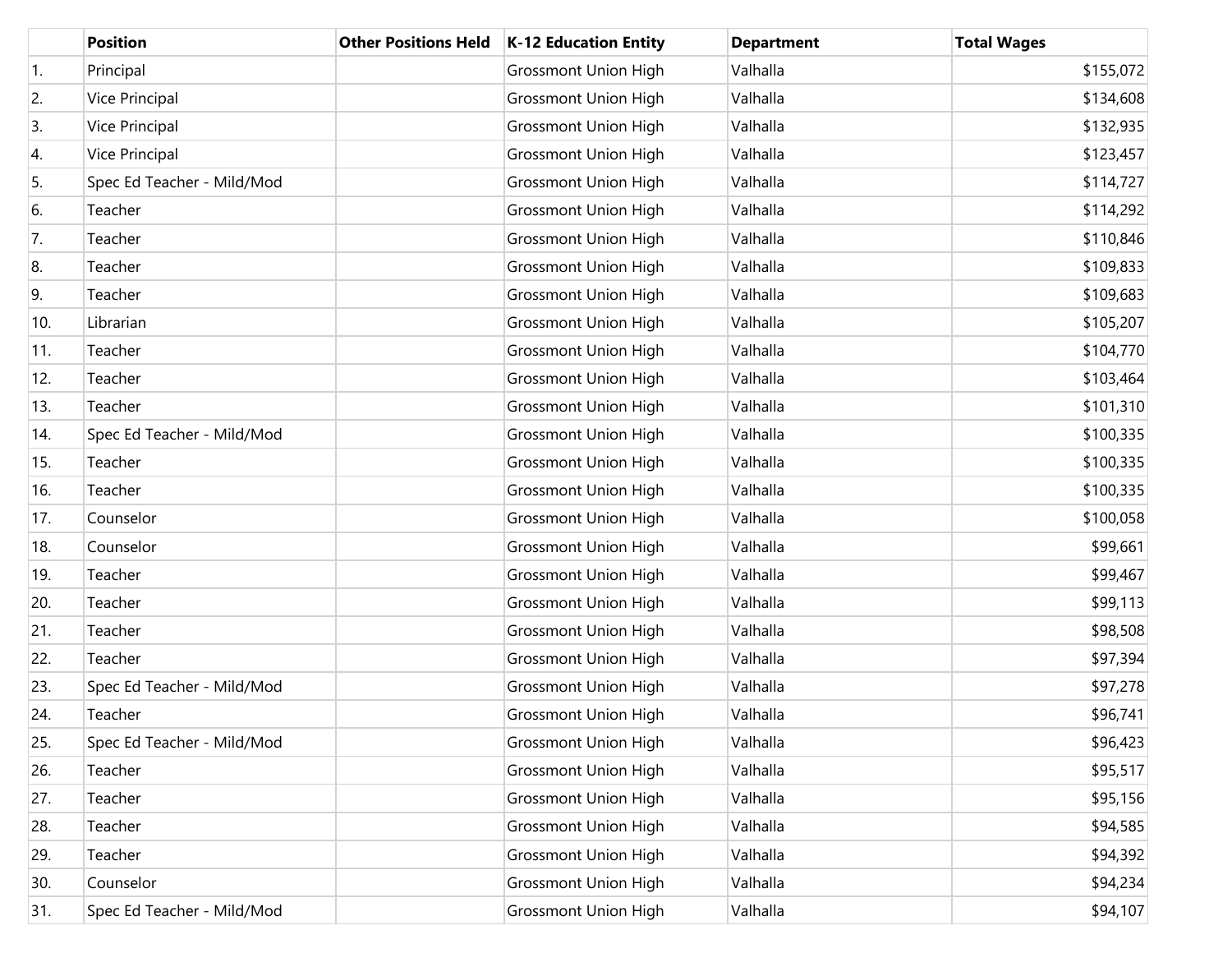| 32. | Teacher                     | <b>Grossmont Union High</b> | Valhalla | \$93,693 |
|-----|-----------------------------|-----------------------------|----------|----------|
| 33. | Teacher                     | <b>Grossmont Union High</b> | Valhalla | \$93,554 |
| 34. | Teacher                     | <b>Grossmont Union High</b> | Valhalla | \$93,513 |
| 35. | Teacher                     | <b>Grossmont Union High</b> | Valhalla | \$92,585 |
| 36. | Teacher                     | <b>Grossmont Union High</b> | Valhalla | \$92,324 |
| 37. | Teacher                     | <b>Grossmont Union High</b> | Valhalla | \$92,283 |
| 38. | Counselor                   | <b>Grossmont Union High</b> | Valhalla | \$91,835 |
| 39. | Spec Ed Teacher - Mod/Sev   | <b>Grossmont Union High</b> | Valhalla | \$91,294 |
| 40. | Teacher                     | <b>Grossmont Union High</b> | Valhalla | \$91,294 |
| 41. | Teacher                     | <b>Grossmont Union High</b> | Valhalla | \$91,246 |
| 42. | Teacher                     | <b>Grossmont Union High</b> | Valhalla | \$90,079 |
| 43. | Teacher                     | <b>Grossmont Union High</b> | Valhalla | \$90,065 |
| 44. | Teacher                     | <b>Grossmont Union High</b> | Valhalla | \$90,023 |
| 45. | Teacher                     | <b>Grossmont Union High</b> | Valhalla | \$89,034 |
| 46. | Teacher                     | <b>Grossmont Union High</b> | Valhalla | \$89,034 |
| 47. | Teacher                     | <b>Grossmont Union High</b> | Valhalla | \$89,034 |
| 48. | Teacher                     | <b>Grossmont Union High</b> | Valhalla | \$86,732 |
| 49. | Teacher                     | <b>Grossmont Union High</b> | Valhalla | \$86,713 |
| 50. | Teacher                     | <b>Grossmont Union High</b> | Valhalla | \$86,703 |
| 51. | Spec Ed Teacher - Mild/Mod  | <b>Grossmont Union High</b> | Valhalla | \$85,565 |
| 52. | Teacher                     | <b>Grossmont Union High</b> | Valhalla | \$85,513 |
| 53. | Spec Ed Teacher - Mod/Sev   | <b>Grossmont Union High</b> | Valhalla | \$83,229 |
| 54. | Teacher                     | <b>Grossmont Union High</b> | Valhalla | \$83,229 |
| 55. | Teacher                     | <b>Grossmont Union High</b> | Valhalla | \$83,141 |
| 56. | Teacher                     | <b>Grossmont Union High</b> | Valhalla | \$83,136 |
| 57. | Teacher                     | <b>Grossmont Union High</b> | Valhalla | \$82,145 |
| 58. | Teacher                     | <b>Grossmont Union High</b> | Valhalla | \$81,434 |
| 59. | Manager - School Facilities | <b>Grossmont Union High</b> | Valhalla | \$80,530 |
| 60. | Teacher                     | <b>Grossmont Union High</b> | Valhalla | \$80,169 |
| 61. | Teacher                     | <b>Grossmont Union High</b> | Valhalla | \$78,460 |
| 62. | Teacher                     | <b>Grossmont Union High</b> | Valhalla | \$77,605 |
| 63. | Teacher                     | <b>Grossmont Union High</b> | Valhalla | \$77,140 |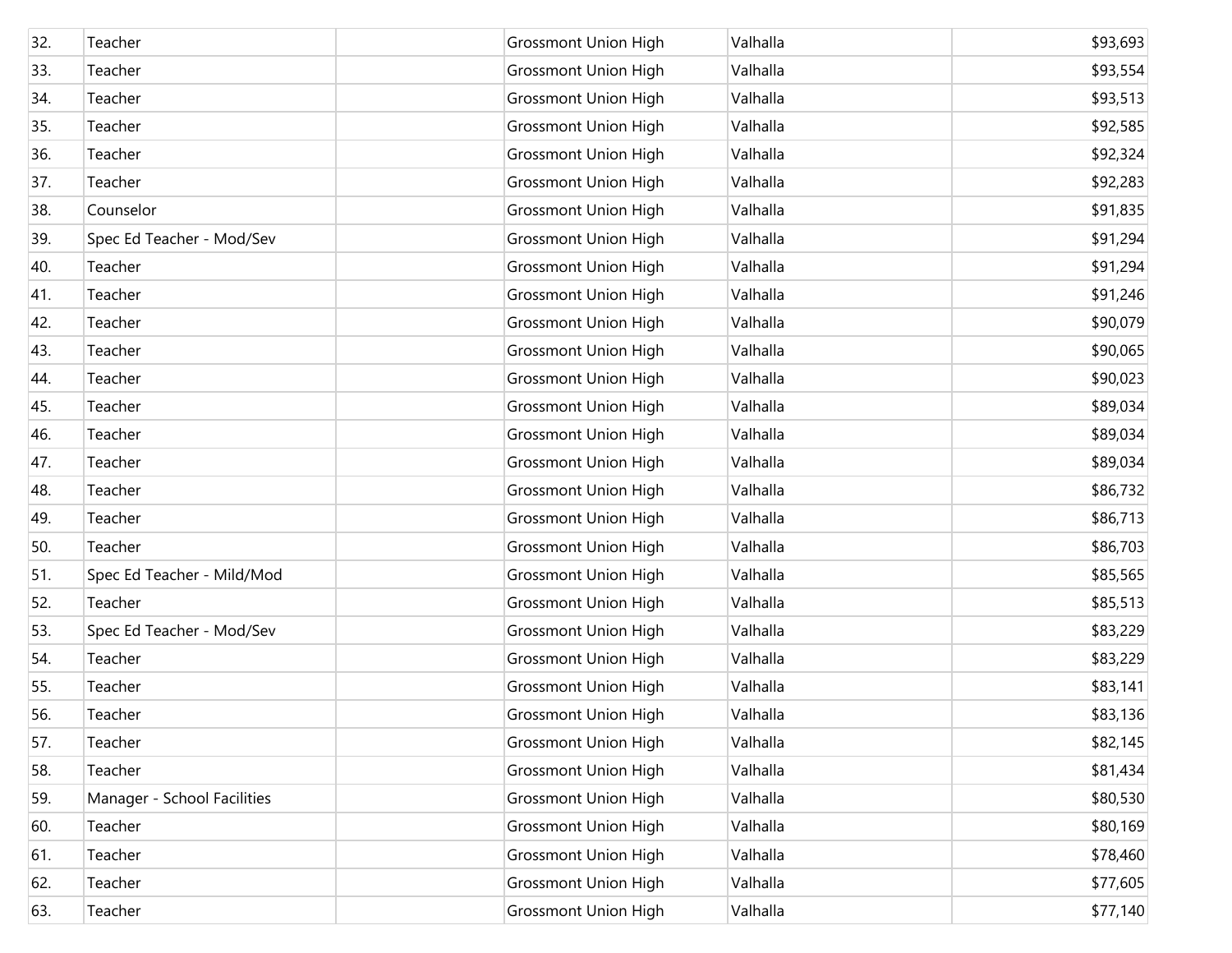| 64. | <b>Technology Specialist</b> | <b>Grossmont Union High</b> | Valhalla | \$76,517 |
|-----|------------------------------|-----------------------------|----------|----------|
| 65. | Teacher                      | <b>Grossmont Union High</b> | Valhalla | \$73,052 |
| 66. | Teacher                      | <b>Grossmont Union High</b> | Valhalla | \$72,607 |
| 67. | Teacher                      | <b>Grossmont Union High</b> | Valhalla | \$72,278 |
| 68. | Spec Ed Teacher - Mod/Sev    | <b>Grossmont Union High</b> | Valhalla | \$72,143 |
| 69. | Teacher                      | <b>Grossmont Union High</b> | Valhalla | \$70,216 |
| 70. | Teacher                      | <b>Grossmont Union High</b> | Valhalla | \$70,112 |
| 71. | Teacher                      | <b>Grossmont Union High</b> | Valhalla | \$67,247 |
| 72. | Teacher                      | <b>Grossmont Union High</b> | Valhalla | \$65,334 |
| 73. | Teacher                      | <b>Grossmont Union High</b> | Valhalla | \$63,117 |
| 74. | Teacher                      | <b>Grossmont Union High</b> | Valhalla | \$62,497 |
| 75. | Teacher - Pers               | <b>Grossmont Union High</b> | Valhalla | \$61,974 |
| 76. | Spec Ed Teacher - Mild/Mod   | <b>Grossmont Union High</b> | Valhalla | \$61,513 |
| 77. | Counselor - Pers             | <b>Grossmont Union High</b> | Valhalla | \$61,190 |
| 78. | Teacher                      | <b>Grossmont Union High</b> | Valhalla | \$61,020 |
| 79. | Spec Ed Teacher - Mild/Mod   | <b>Grossmont Union High</b> | Valhalla | \$60,098 |
| 80. | <b>Head Custodian</b>        | <b>Grossmont Union High</b> | Valhalla | \$59,945 |
| 81. | Teacher                      | <b>Grossmont Union High</b> | Valhalla | \$59,413 |
| 82. | Guidance Info Specialist     | <b>Grossmont Union High</b> | Valhalla | \$58,654 |
| 83. | Administrative Secretary     | <b>Grossmont Union High</b> | Valhalla | \$56,974 |
| 84. | <b>Campus Utility Worker</b> | <b>Grossmont Union High</b> | Valhalla | \$56,751 |
| 85. | Grounds Leadworker           | <b>Grossmont Union High</b> | Valhalla | \$55,436 |
| 86. | Teacher                      | <b>Grossmont Union High</b> | Valhalla | \$55,213 |
| 87. | Teacher                      | <b>Grossmont Union High</b> | Valhalla | \$53,690 |
| 88. | Site Support Technician      | <b>Grossmont Union High</b> | Valhalla | \$52,945 |
| 89. | Senior Secretary             | <b>Grossmont Union High</b> | Valhalla | \$52,576 |
| 90. | Athletic Equipment Attendant | <b>Grossmont Union High</b> | Valhalla | \$52,394 |
| 91. | Guidance Info Specialist     | <b>Grossmont Union High</b> | Valhalla | \$51,834 |
| 92. | Library Technician           | <b>Grossmont Union High</b> | Valhalla | \$51,597 |
| 93. | School Finance Technician    | <b>Grossmont Union High</b> | Valhalla | \$51,344 |
| 94. | Teacher                      | <b>Grossmont Union High</b> | Valhalla | \$50,887 |
| 95. | Custodian                    | <b>Grossmont Union High</b> | Valhalla | \$50,420 |